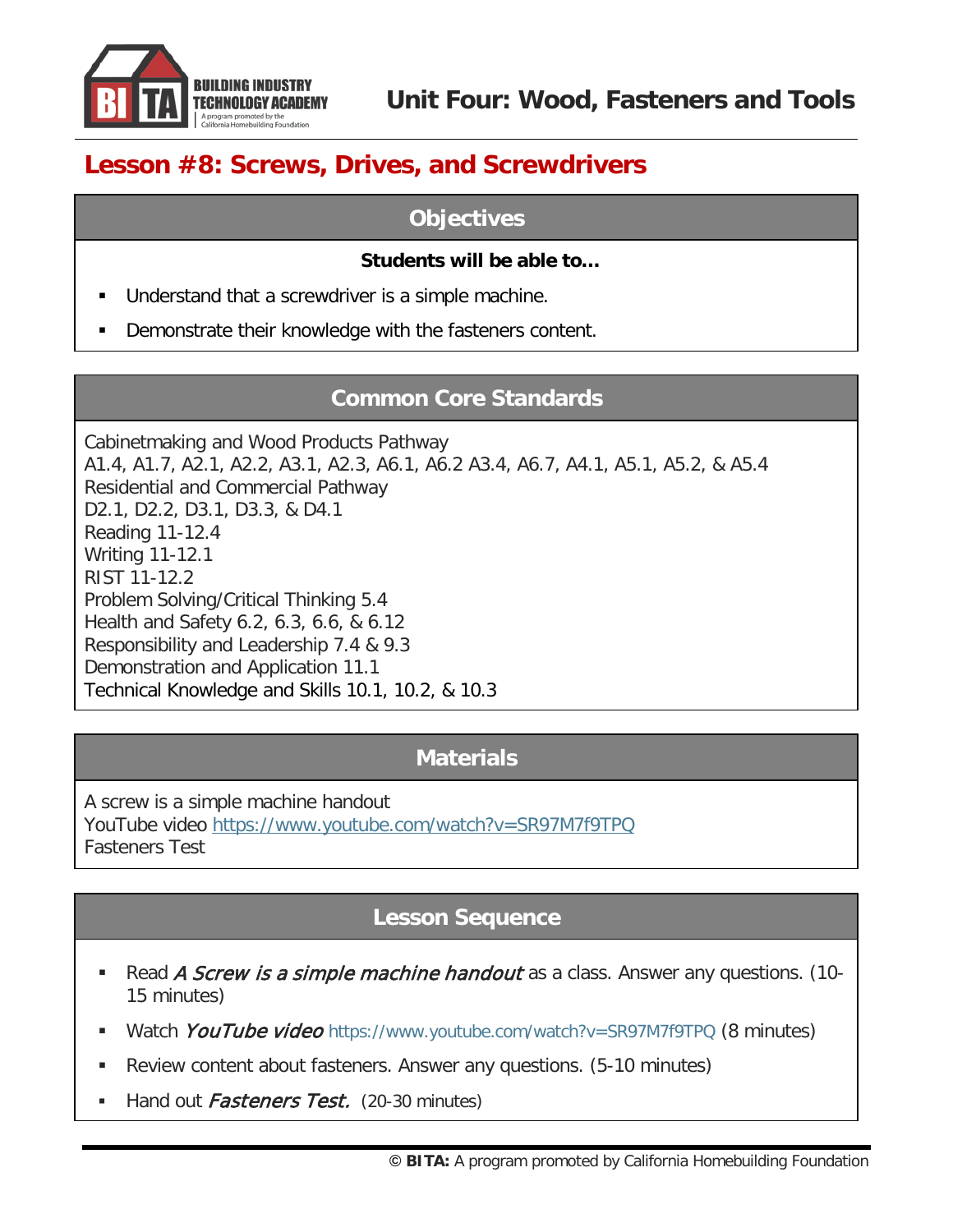#### **Assessment**

Use assessment data from Fasteners test to see if students still need any clarification on this material or if they understand the content.

#### **Accommodations/Modifications**

One-on-One Support Test Read Aloud High Light Important Information Extra Time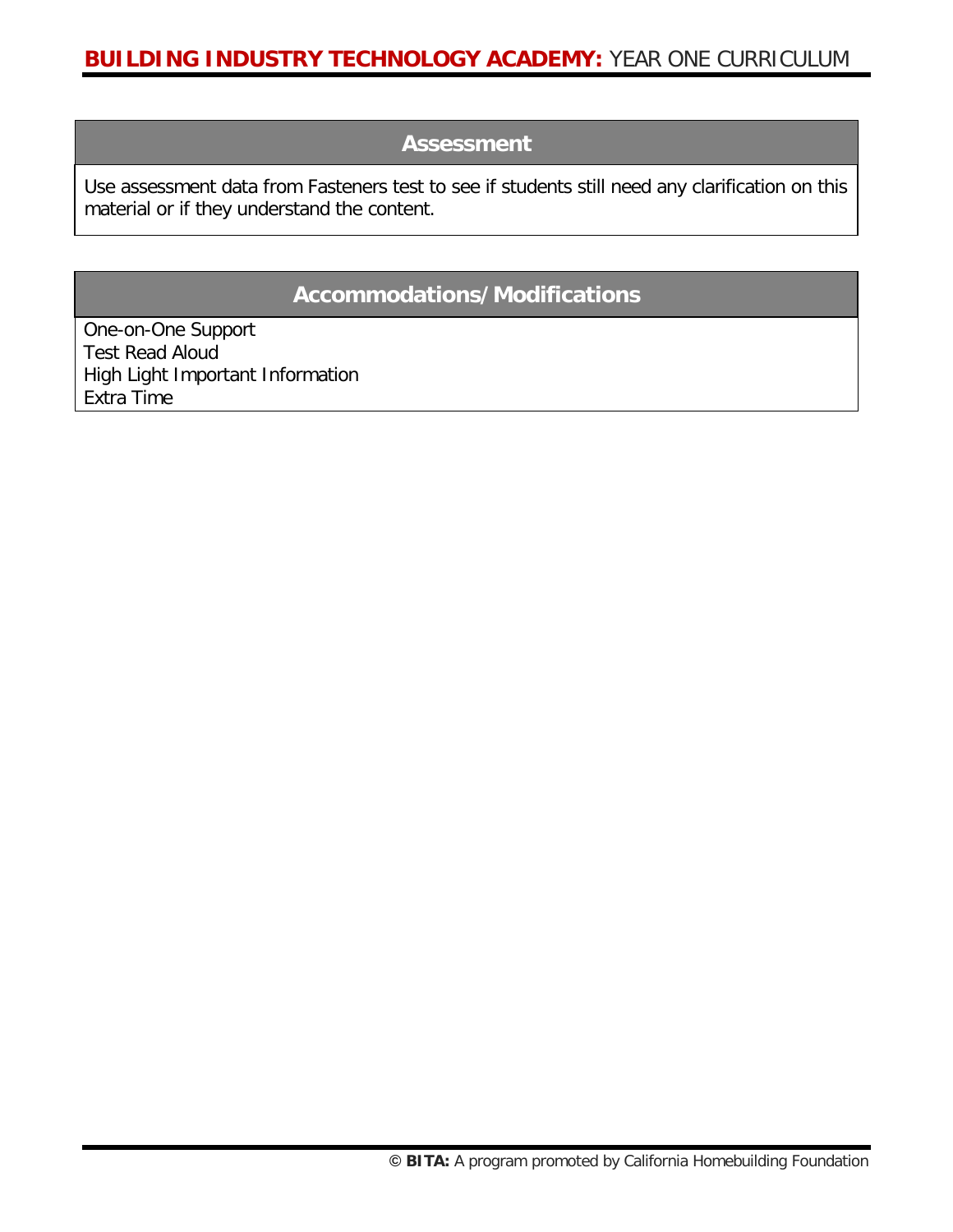## **A Screw is a Simple Machine**

**The wedge** is a type of **inclined plane** that performs its function by separating or holding devices apart. While other inclined planes remain stationary, wedges may be in motion while doing their job. A wedge can be a single inclined plane (like a doorstop) or a double inclined plane (like an axe).



Below are some more wedges. See if you can determine which single inclined planes are or which double inclined planes are.



The screw is an inclined plane wrapped around a central cylinder. This inclined plane allows the screw to move itself or to move an object or material surrounding it when rotated.



**© BITA:** A program promoted by California Homebuilding Foundation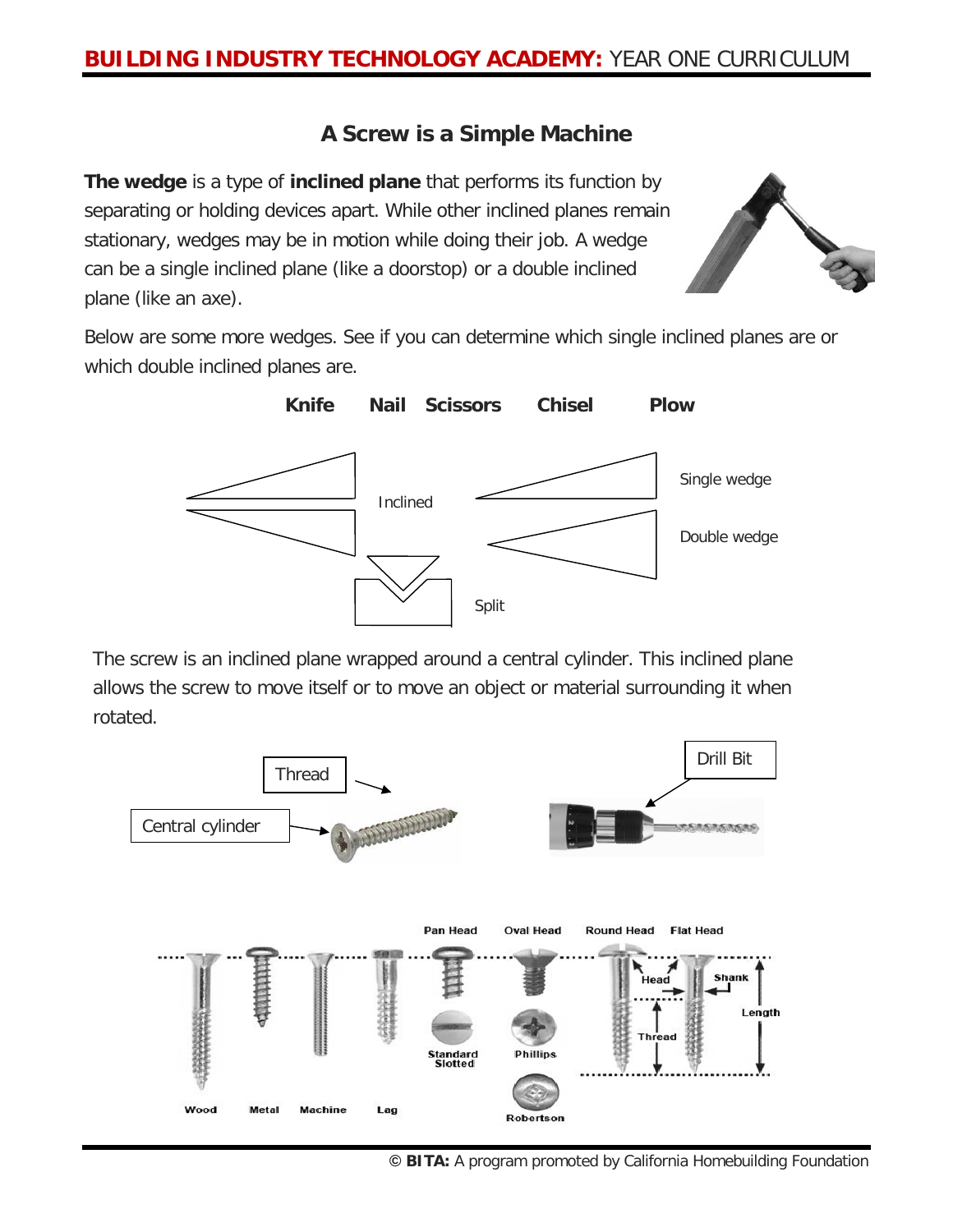## **Fasteners Test**

#### **Part 1: Adhesives (Glues)** Circle the correct answer.

1. What is an adhesive?

|                                                              |                                                                                        | A. A compound that bonds two pieces of material together                  |         |                 |                       |           |                        |                                   |  | C. A Helix     |  |  |
|--------------------------------------------------------------|----------------------------------------------------------------------------------------|---------------------------------------------------------------------------|---------|-----------------|-----------------------|-----------|------------------------|-----------------------------------|--|----------------|--|--|
|                                                              |                                                                                        | B. A simple machine known as a wedge.                                     |         |                 |                       |           |                        |                                   |  | D. Deciduous   |  |  |
|                                                              |                                                                                        | 2. What is the most commonly used wood glue today?                        |         |                 |                       |           |                        |                                   |  |                |  |  |
|                                                              |                                                                                        | A. Polyvinylacetate (PVA) B. Yellow glue                                  |         |                 |                       |           |                        | C. Carpenters glue D. All of them |  |                |  |  |
|                                                              |                                                                                        | 3. What are the two basic categories of glue?                             |         |                 |                       |           |                        |                                   |  |                |  |  |
|                                                              |                                                                                        | A. Natural and synthetic                                                  |         |                 |                       |           | C. Epoxy and synthetic |                                   |  |                |  |  |
|                                                              |                                                                                        | B. White glue and yellow glue D. Polyurethane                             |         |                 |                       |           |                        |                                   |  |                |  |  |
| 4. Which of the following are examples of natural adhesives? |                                                                                        |                                                                           |         |                 |                       |           |                        |                                   |  |                |  |  |
|                                                              |                                                                                        | A. Tree sap B. Plant resins C. Eqg whites D. All of them                  |         |                 |                       |           |                        |                                   |  |                |  |  |
|                                                              |                                                                                        | 5. Which of the following are examples of synthetic adhesives?            |         |                 |                       |           |                        |                                   |  |                |  |  |
|                                                              |                                                                                        | A. Carpenters glue B. Hide glue C. Hoof glue                              |         |                 |                       |           |                        |                                   |  | D. All of them |  |  |
|                                                              |                                                                                        | Extra Credit: What is the name of the bull on the bottle of Elmer's glue? |         |                 |                       |           |                        |                                   |  |                |  |  |
|                                                              |                                                                                        | A. Ernie                                                                  |         | <b>B.</b> Elmer |                       |           | C. Eugene              |                                   |  | D. All of them |  |  |
|                                                              | Part 2: Nails                                                                          |                                                                           |         |                 |                       |           |                        |                                   |  |                |  |  |
|                                                              |                                                                                        | Circle the correct answer.                                                |         |                 |                       |           |                        |                                   |  |                |  |  |
|                                                              | 6. What is a nail?                                                                     |                                                                           |         |                 |                       |           |                        |                                   |  |                |  |  |
| A. A simple machine known as a wedge.                        |                                                                                        |                                                                           |         |                 | C. A natural adhesive |           |                        |                                   |  |                |  |  |
|                                                              |                                                                                        | B. An inclined plane with a helix wrapped around it.                      |         |                 |                       |           |                        | D. None of them                   |  |                |  |  |
|                                                              | 7. Nails were among the first items to be produced from which of the following metals? |                                                                           |         |                 |                       |           |                        |                                   |  |                |  |  |
|                                                              |                                                                                        | A. Steel                                                                  | B. Iron |                 |                       | C. Copper |                        | D. Titanium                       |  |                |  |  |
|                                                              |                                                                                        | 8. What material are nails made from today?                               |         |                 |                       |           |                        |                                   |  |                |  |  |
|                                                              |                                                                                        | A. Steel                                                                  | B. Iron |                 |                       | C. Copper |                        | D. Titanium                       |  |                |  |  |
|                                                              |                                                                                        |                                                                           |         |                 |                       |           |                        |                                   |  |                |  |  |

**© BITA:** A program promoted by California Homebuilding Foundation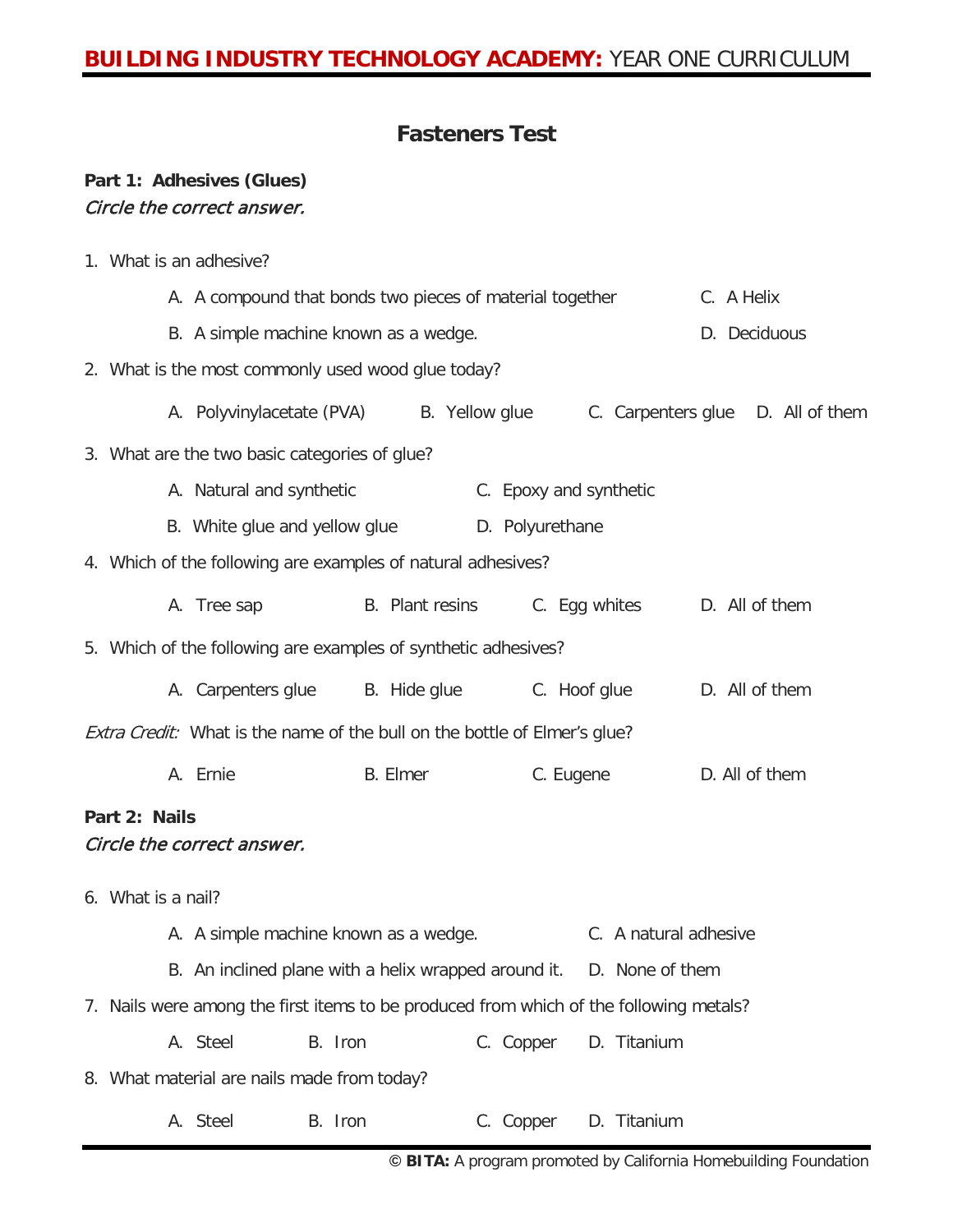### **BUILDING INDUSTRY TECHNOLOGY ACADEMY:** YEAR ONE CURRICULUM

9. What famous early American manufactured nails at his home known as Monticello?

A. George Washington B. Benjamin Franklin C. Thomas Jefferson D. None of them

10. What do we call nails that are cut from iron or steel sheets?

A. Slit nails **B.** Hand wrought C. Sheet nails **D.** Cut nails

Extra Credit: What would early American settlers do to retrieve their nails from their homes as they move west?

- A. Burn their houses down
- B. Pull the nails out; one by one
- C. They didn't bother to retrieve them
- D. Dismantle their house, and have professional retrievers pull the nails out.

#### **Part 3: Screws** Circle the correct answer.

|                                                                                                                    | 11. What ancient Greek calculated the value of pi, and applied the mathematical principle of the screw? |                                                      |               |                                                                                                       |                |  |  |  |
|--------------------------------------------------------------------------------------------------------------------|---------------------------------------------------------------------------------------------------------|------------------------------------------------------|---------------|-------------------------------------------------------------------------------------------------------|----------------|--|--|--|
|                                                                                                                    |                                                                                                         | A. Aristotle                                         |               | B. Aerosmith C. Archimedes D. Aristarchus                                                             |                |  |  |  |
| 12. What is a screw?                                                                                               |                                                                                                         |                                                      |               |                                                                                                       |                |  |  |  |
|                                                                                                                    |                                                                                                         | B. A simple machine known as a wedge                 |               | A. An inclined plane with a helix wrapped around it C. A natural adhesive<br>D. None of them          |                |  |  |  |
|                                                                                                                    |                                                                                                         | 13. What material were the oldest screws made from?  |               |                                                                                                       |                |  |  |  |
|                                                                                                                    |                                                                                                         | A. Wood                                              | B. Fish bones | C. Carbon fiber                                                                                       | D. Titanium    |  |  |  |
| 14. What do we call it when a screwdriver pops out of the screw head due to the application of too<br>much torque? |                                                                                                         |                                                      |               |                                                                                                       |                |  |  |  |
|                                                                                                                    |                                                                                                         | A. Cam-out                                           | B. Tear-out   | C. Peel-out                                                                                           | D. Frustrating |  |  |  |
| 15. What is the most popular/common screw-drive type today?                                                        |                                                                                                         |                                                      |               |                                                                                                       |                |  |  |  |
|                                                                                                                    |                                                                                                         | A. Robertson                                         | B. Phillips   | C. TORX                                                                                               | D. Tri-Wing    |  |  |  |
|                                                                                                                    |                                                                                                         | keeping it safely anchored in the place it was laid? |               | <i>Extra Credit:</i> What creature produces a screw-shaped egg case that protects the young within by |                |  |  |  |
|                                                                                                                    |                                                                                                         | A. Mountian goat                                     | B. Tree snake | C. Sparrow                                                                                            | D. Horn shark  |  |  |  |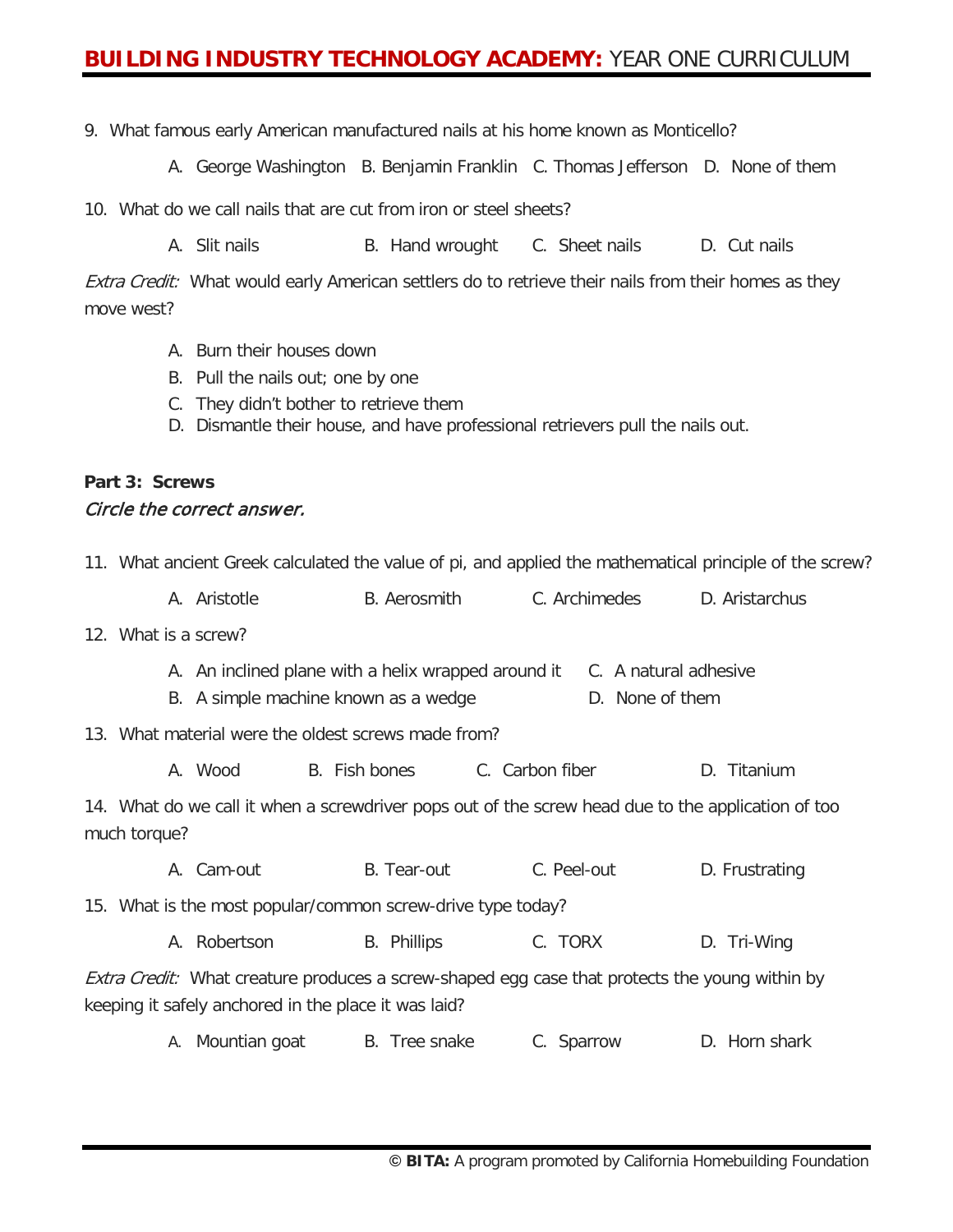## **BUILDING INDUSTRY TECHNOLOGY ACADEMY:** YEAR ONE CURRICULUM

#### **Fasteners Test** - Answer Key

#### **Part 1: Adhesives (Glues)**

#### Circle the correct answer.

1. What is an adhesive?

|                                                                                        | A. A compound that bonds two pieces of material together. |                        | C. A Helix            |
|----------------------------------------------------------------------------------------|-----------------------------------------------------------|------------------------|-----------------------|
| B. A simple machine known as a wedge.                                                  |                                                           |                        | D. Deciduous          |
| 2. What is the most commonly used wood glue today?                                     |                                                           |                        |                       |
| A. Polyvinylacetate (PVA)                                                              | B. Yellow glue                                            | C. Carpenters glue     | D. All of them        |
| 3. What are the two basic categories of glue?                                          |                                                           |                        |                       |
| A. Natural and synthetic                                                               |                                                           | C. Epoxy and synthetic |                       |
| B. White glue and yellow glue                                                          |                                                           | D. Polyurethane        |                       |
| 4. Which of the following are examples of natural adhesives?                           |                                                           |                        |                       |
| A. Tree sap                                                                            | B. Plant resins                                           | C. Egg whites          | D. All of them        |
| 5. Which of the following are examples of synthetic adhesives?                         |                                                           |                        |                       |
| A. Carpenters glue B. Hide glue                                                        |                                                           | C. Hoof glue           | D. All of the         |
| Extra Credit: What is the name of the bull on the bottle of Elmer's glue?              |                                                           |                        |                       |
| A. Ernie                                                                               | <b>B.</b> Elmer                                           | C. Eugene              | D. All of them        |
| Part 2: Nails                                                                          |                                                           |                        |                       |
| Circle the correct answer.                                                             |                                                           |                        |                       |
| 6. What is a nail?                                                                     |                                                           |                        |                       |
|                                                                                        | A. A simple machine known as a wedge.                     |                        | C. A natural adhesive |
|                                                                                        | B. An inclined plane with a helix wrapped around it.      |                        | D. None of them       |
| 7. Nails were among the first items to be produced from which of the following metals? |                                                           |                        |                       |
| A. Steel                                                                               | B. Iron                                                   | C. Copper              | D. Titanium           |
| 8. What material are nails made from today?                                            |                                                           |                        |                       |
| A. Steel                                                                               | B. Iron<br>C. Copper                                      |                        | D. Titanium           |
| 9. What famous early American manufactured nails at his home known as Monticello?      |                                                           |                        |                       |